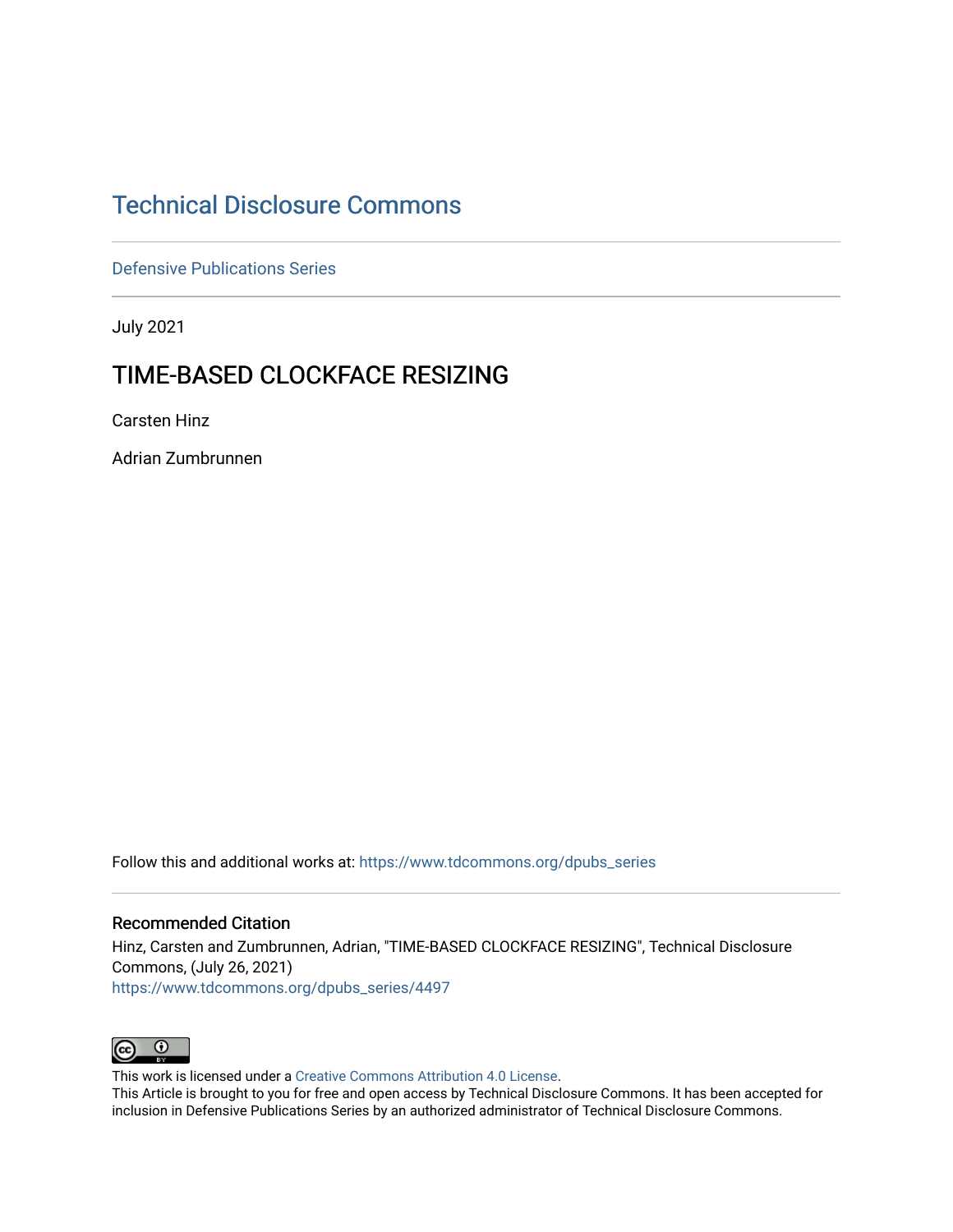### **TIME-BASED CLOCKFACE RESIZING**

### **ABSTRACT**

A computing device (e.g., a cellular phone, a smartphone, a desktop computer, a laptop computer, a tablet computer, a portable gaming device, a watch, etc.) may display, via a display (which is usually rectangular in shape), a graphical element of an analog clock (which is usually circular in shape) that dynamically changes size and/or position at least in part based on the time of day. Rather than display the entirety of the clock, the computing device may size and resize the clock such that the display only displays a portion of the clock but at a larger scale, allowing for the radius of the clock to exceed approximately half of the shorter length of the display. Furthermore, to ensure that the clock still effectively indicates the time of day, the computing device may position and reposition the clock such that the display always displays the entirety of a minute hand and the entirety of an hour hand of the clock. In this way, the clock may occupy more of the display and appear more visually dynamic, thereby potentially improving the user experience of the computing device.

#### **DESCRIPTION**

 FIG. 1 below is a conceptual diagram illustrating a computing device 100 that displays a clock that dynamically changes size and/or position at least in part based on the time of day. Computing device 100 may be any mobile or non-mobile computing device, such as a cellular phone, a smartphone, a desktop computer, a laptop computer, a tablet computer, a portable gaming device, a portable media player, an e-book reader, a watch (including a so-called smartwatch), a gaming controller, and/or the like. As shown in FIG. 1, computing device 100 may include a presence-sensitive display 102, one or more processors 104, and one or more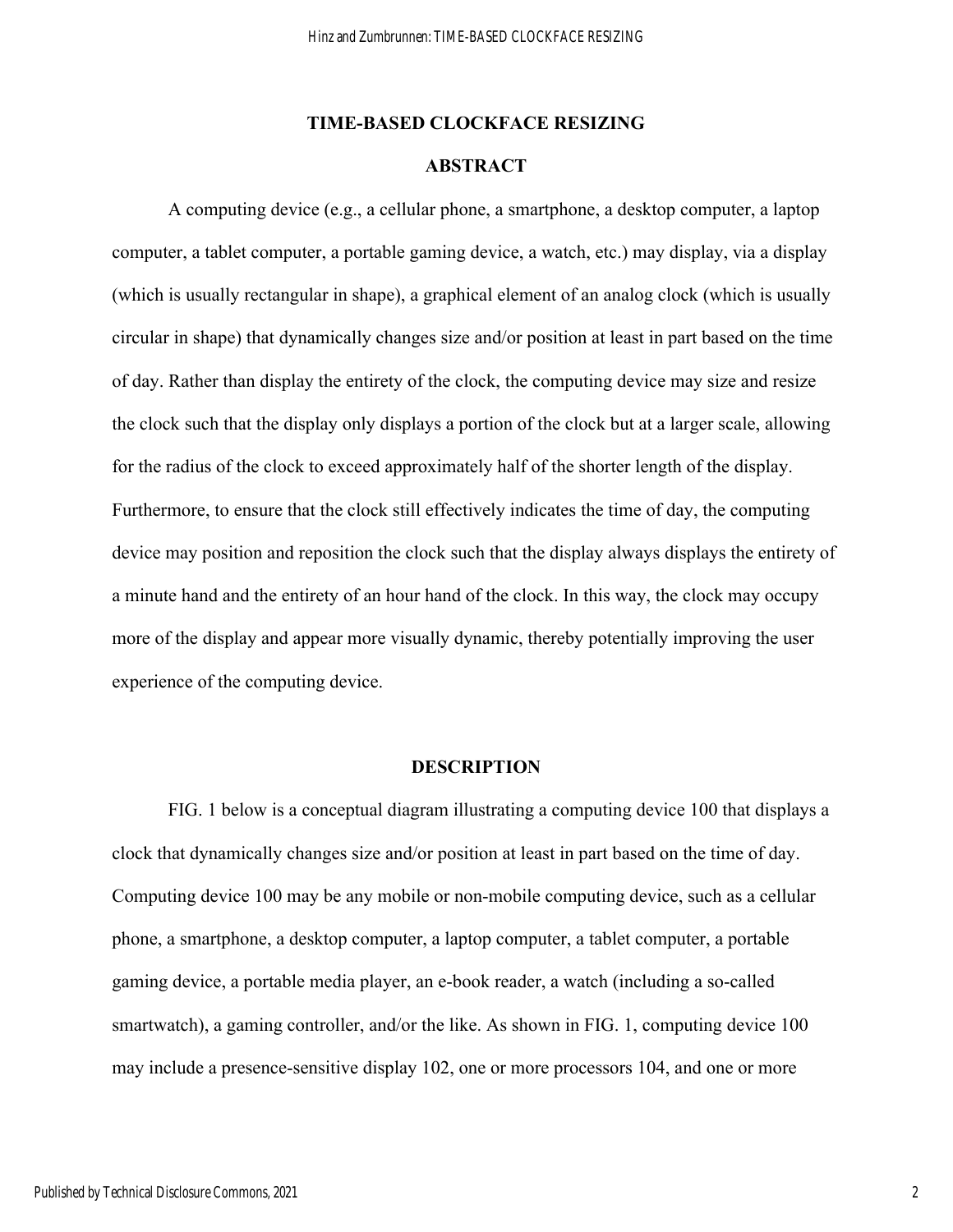storage devices 106. In general, computing device 100 may be rectangular in shape, where a first length (L1) of display 102 is shorter than a second length (L2) of display 102.



Presence-sensitive display 102 of head unit 100 may be a presence-sensitive display that functions as an input device and as an output device. For example, presence-sensitive display 102 may function as an input device using a presence-sensitive input component, such as a resistive touchscreen, a surface acoustic wave touchscreen, a pressure-sensitive screen, an acoustic pulse recognition touchscreen, or another presence-sensitive display technology. Additionally, presence-sensitive display 102 may function as an output (e.g., display) device using any of one or more display components, such as a liquid crystal display (LCD), dot matrix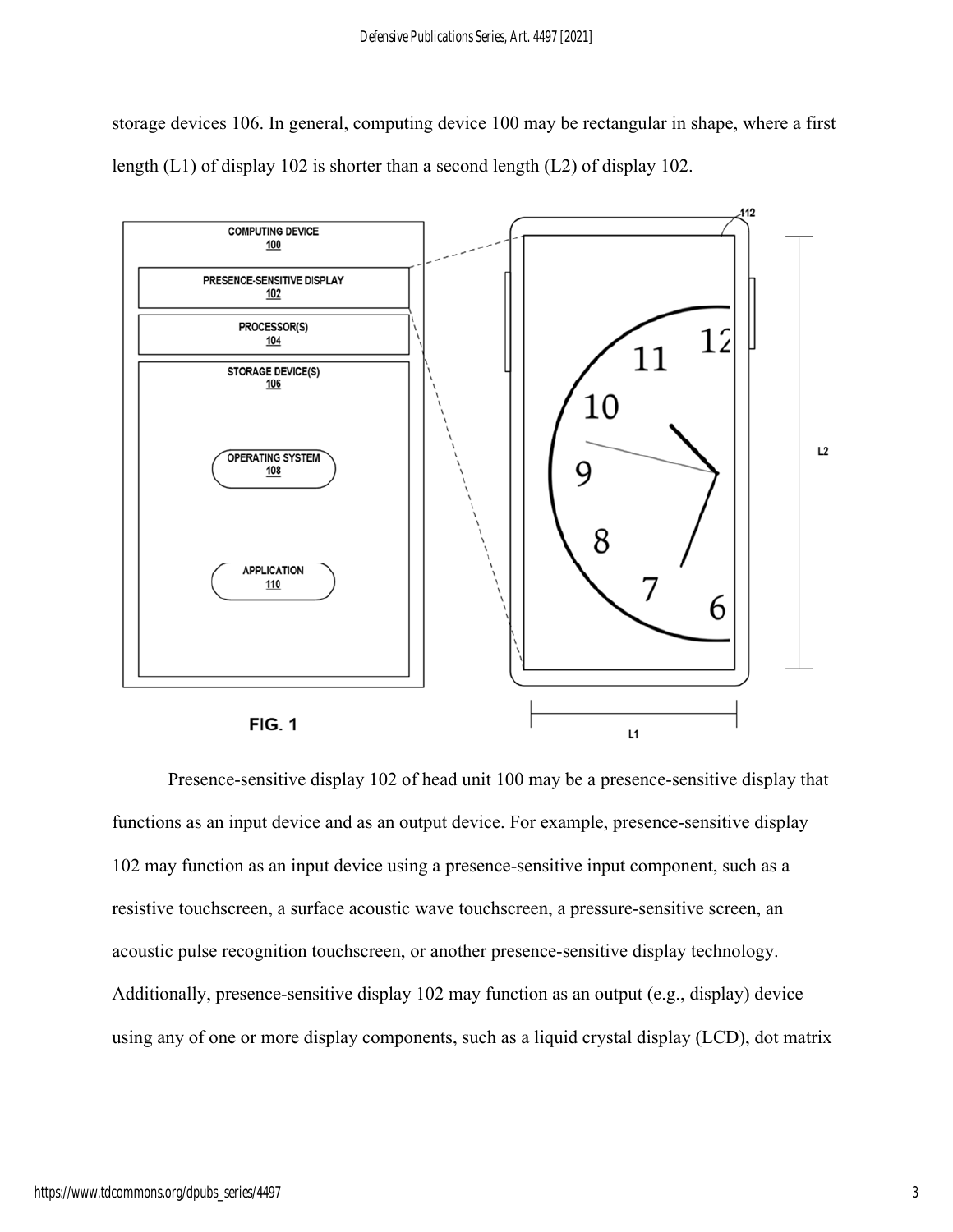display, light emitting diode (LED) display, active-matrix organic light-emitting diode (AMOLED) display, etc.

Processors 104 may implement functionality and/or execute instructions associated with computing device 100. Examples of processors 104 may include one or more of an application specific integrated circuit (ASIC), a field programmable gate array (FPGA), an application processor, a display controller, an auxiliary processor, a central processing unit (CPU), a graphics processing unit (GPU), one or more sensor hubs, and any other hardware configure to function as a processor, a processing unit, or a processing device. System application 102 may be operable by processors 104 to perform various actions, operations, or functions of computing device 100.

Storage devices 106 of computing device 100 may include one or more computerreadable storage media. For example, storage devices 106 may be configured for long-term, as well as short-term storage of information, such as instructions, data, or other information used by head unit 100. In some examples, storage devices 106 may include non-volatile storage elements. Examples of such non-volatile storage elements include magnetic hard discs, optical discs, solid state discs, etc. Examples of volatile memory devices include random-access memories (RAM), dynamic random-access memories (DRAM), static random-access memories (SRAM), etc.

As shown in FIG. 1, storage devices 106 may include an operating system 108 ("OS 108") and an application 110. OS 108 and application 110 may each output instructions for displaying via display 102 one or more graphical elements (e.g., buttons, icons, pictures, text boxes, menus, thumbnails, scroll bars, hyperlinks, etc.). OS 108 and application may each modify graphical elements by, for example, rearranging, repositioning, resizing, replacing,

4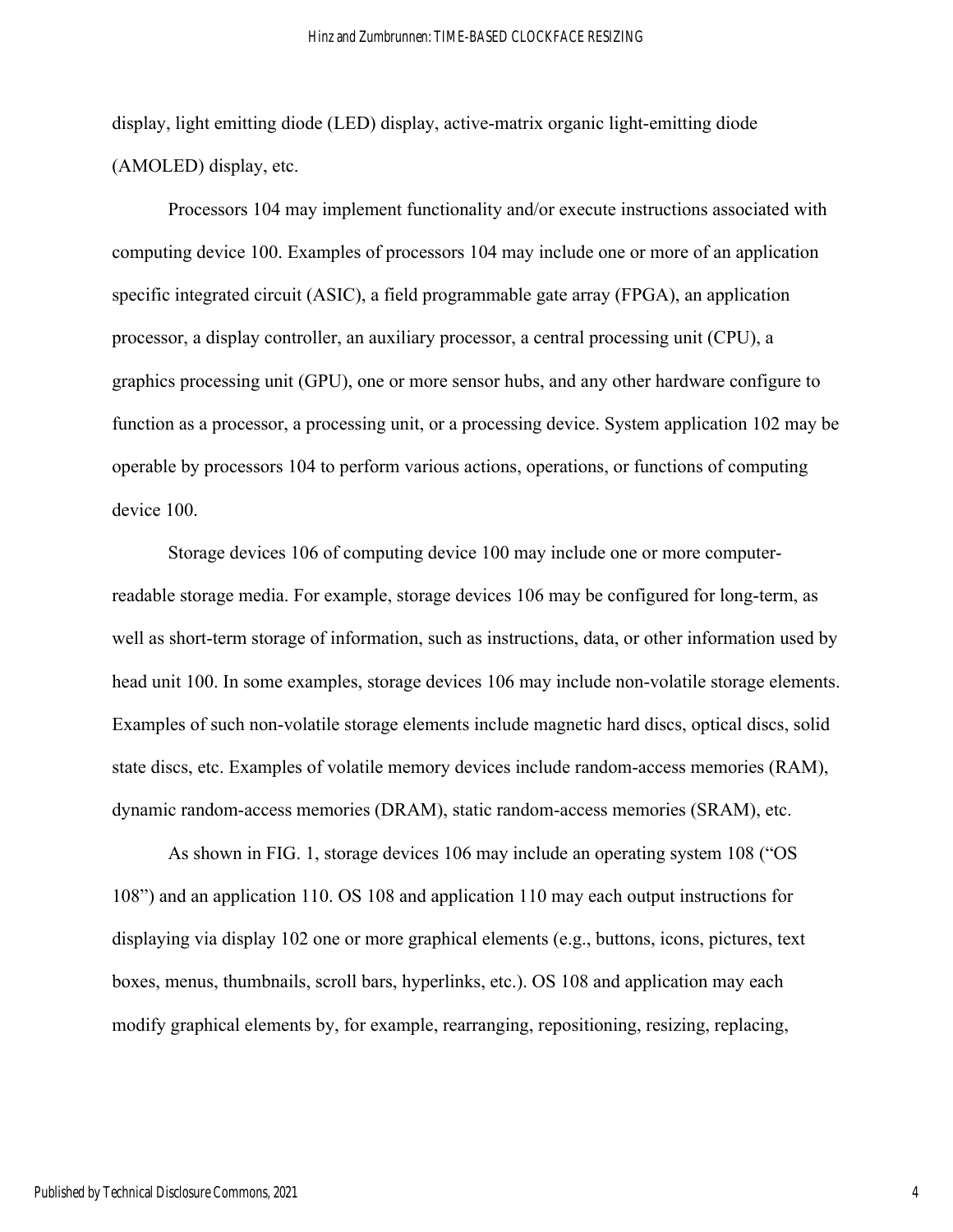removing, the graphical elements. Thus, although described here as being performed by OS 108, the techniques of this disclosure may be performed at least in part by application 110.

In general, OS 108 may output instructions for displaying via display 102 a graphical element of a clock 112 that indicates a time of day. Clock 112 may resemble an analog clock including a second hand 114, a minute hand 116, an hour hand 118, etc. Clock 112 may be sized and positioned such that the entirety of clock 112 is visible on display 102. Accordingly, a radius of clock 112 may be 50% or less of L1 of display 102. Displaying the entirety of clock 112 on display 102 may constrain the maximum size of clock 112, potentially causing clock 112 to be undesirably small and a considerable portion of display 102 to be unutilized. In addition, maintaining a size and position of clock 112 may render clock 112 less visually appealing to a user of computing device 100.

In accordance with techniques of this disclosure, OS 108 may output instructions for displaying clock 212A-212C (collectively, "clock 212"), shown in FIGS. 2A-2C, below, that dynamically changes size and/or position at least in part based on the time of day. Rather than display the entirety of clock 212, display 102 may display only a portion of clock 212 but at a larger scale, allowing for OS 108 to size and resize a radius of clock 212 beyond 50% of L1 of display 102. To ensure that clock 212 still effectively indicates the time of day to a user of computing device 100, OS 108 may position and reposition clock 212 such that display 102 always displays the entirety of a minute hand 216A-216C (collectively, "minute hand 216") and the entirety of an hour hand 218A-218C (collectively, "hour hand 218") of clock 212. OS 108 may optionally reposition clock 212 such that display 102 also always displays the entirety of a second hand 214A-214C (collectively, "second hand 214"). In this way, clock 212 may occupy more of display 102, and the appearance of clock 212 may be more visually appealing to a user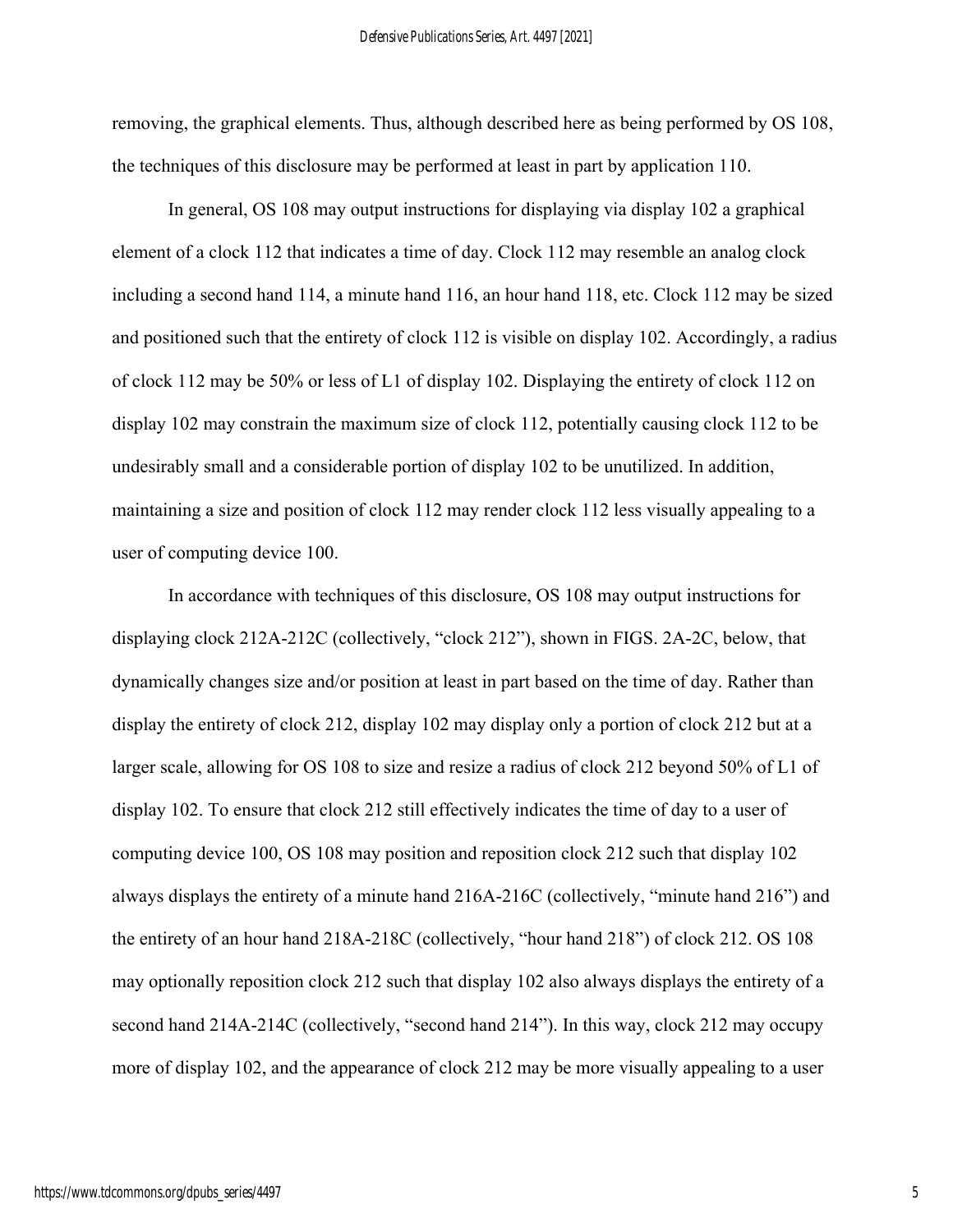of computing device 100, thereby potentially improving the user experience of computing device 100.



FIG. 2A is a conceptual diagram illustrating, for purposes of this disclosure, an initial size and position of clock 212, specifically clock 212A. OS 108 may size clock 212A such that only a portion of clock 212A is visible on display 102. For example, as shown in FIG. 2A, OS 108 may size clock 212A such that a radius of clock 212A is approximately 80% of L1 of computing device 100. Therefore, in this example, a diameter of clock 212A is approximately 160% of L1, resulting in display 102 not displaying the entirety of clock 212A. In some examples, OS 108 may randomly select the exact size of radius of clock 212A from a range of sizes (e.g., 50% of L1 to 150% of L1).

OS 108 may position clock 212A based on various factors, including, but not limited to, the positions of minute hand 216 and hour hand 218 relative to clock 212, both of which are a function of the time of day. For example, as shown in FIG. 2A, clock 212A indicates that the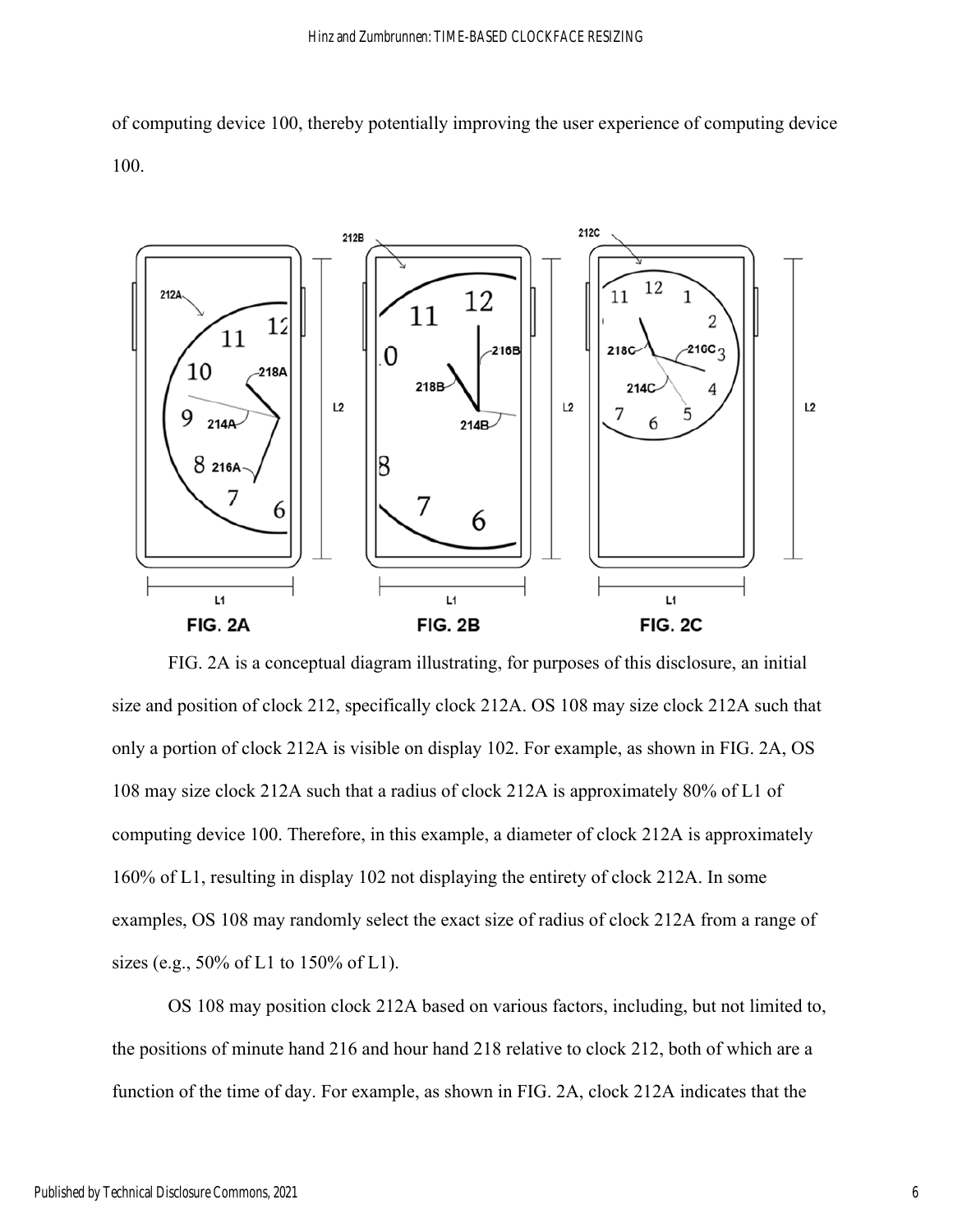time of day is about 10:35 AM/PM. As the appearance of clock 212A corresponds to that of an analog clock, the positions of minute hand 216A and hour hand 218A are on a left side of clock 212A. Thus, OS 108 may output instructions for displaying clock 212A on a right side of computing device 100 (when oriented in the manner shown in FIG. 2A) to facilitate displaying the entirety of minute hand 216A and hour hand 218A. In some examples, OS 108 may randomly select the exact position of clock 212A while satisfying the constraint that display 102 always displays the entirety of minute hand 216A and the entirety of hour hand 218A (and optionally the entirety of second hand 214A).

FIG. 2B is a conceptual diagram illustrating a subsequent size and position of clock 212, specifically clock 212B. OS 108 may output instructions for the size and/or position of clock 212B to be different from the size and/or position of clock 212A. For example, as shown in FIG. 2B, a radius of clock 212B may be approximately 100% of L1, and a position of clock 212B may be substantially centered such that the positions of minute hand 216B and hour hand 218B (which correspond to a time of day of 11:00 AM/PM) are visible on display 102 while the entirely of second hand 214B is not visible on display 102. Although not shown in FIG. 2B, as time passes, second hand 214B may move such that at various instances the entirety of second hand 214B becomes fully visible on display 102. In some examples, OS 108 may gradually change the size and position of clock 212A to the size and/or position of clock 212B such that the change is basically imperceptible to a user of computing device 100. For example, between 10:35 AM/PM and 11:00 AM/PM, OS 108 may progressively (e.g., every second in small amounts) increase the size of clock 212A and move the position of clock 212A left until the size and position of clock 212A are the same as those of clock 212B. The progression may be according to a predetermined algorithm and in some cases may include some randomness (e.g.,